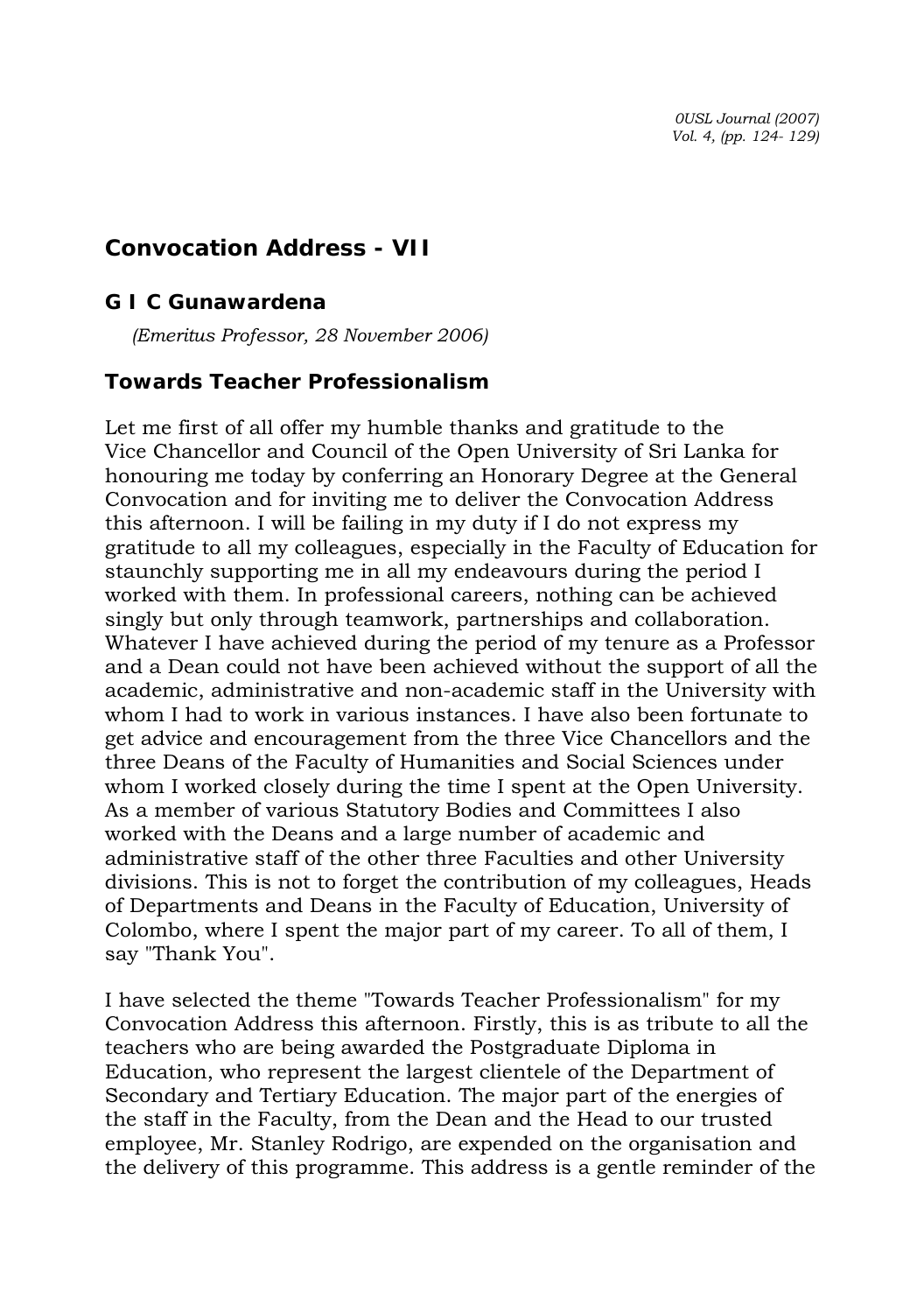expected role the teachers should perform to elevate the status of teaching in our country.

Secondly, I selected this theme to pay tribute to my own teachers, both at school level and university level, who instilled in me a respect for the noble profession that I chose and who through their expert knowledge, commitment and integrity were true exemplars of professionalism and thus had a strong influence on moulding my own work attitudes and values.

Thirdly I felt that, for most of us, university teachers, gathered here, the issue of professionalism may be a theme worthy of discussion.

Literature on education abounds with references to teaching as a profession. It was only a few decades ago that education developed as a coherent and independent discipline with contributions from other disciplines such as psychology, sociology, statistics, history and philosophy. This development of the discipline of education paved way for the design and development of teacher education programmes to prepare teachers for the teaching profession. Thus in most developed countries, teaching is fully accepted as a profession. It is therefore, necessary to question why in Sri Lanka, teaching is yet to be considered as a profession.

I remember how some years ago several leading educationists, who by any criteria could be considered as professionals par excellence, failed to get membership in the Organization of Professional Associations (OPA) because of the inability to convince the OPA that teaching is a profession.

Comparing my experiences as a teacher during the short period I taught at a secondary school in my home town with the general observations that are being made today on teaching, I am saddened by the public perceptions regarding the deterioration of professional standards in the profession. In our culture, teaching and medicine have long earned the respect of the community yet often the public queries whether these are any nobler than other wage-earning occupations. I was particularly amazed to read an advertisement that appeared in a leading newspaper just after the release of GCE (A.L) results, where a tuition master had given a list of perhaps more than 200 students who had obtained three or two As by studying in his establishment. He claimed that these were the students who agreed to allow their names to be published and that there were many more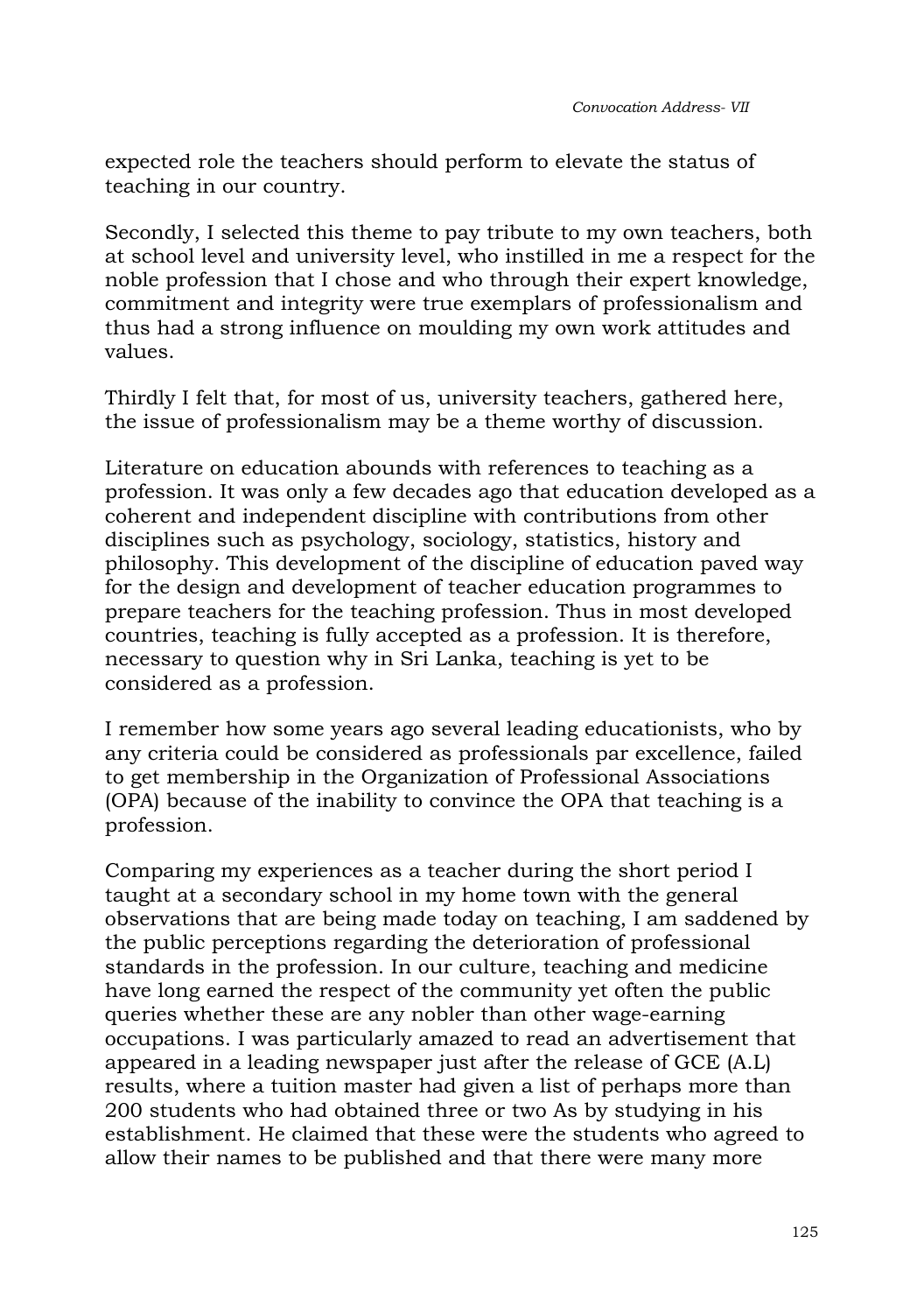others. I wonder what credit the schools at which these students were enrolled will claim for teaching them!

To come back to the issue of teaching as a profession, Etzioni stated that professions have been represented theoretically in the image of those who belong to them and who advance their interests, as having a strong technical culture with a specialized knowledge base and shared standards of practice, a service ethic where there is a commitment to clients' needs, a firm monopoly over service, long periods of training and high degrees of autonomy. If we examine the situation of teachers in our country against each of these conditions, though not exactly in the same sequence, it is easy to understand why teaching is not considered as a profession here.

Almost ten years ago, the National Education Commission, declared that teaching would be made an all-graduate profession and that an attempt should be made to provide pre-service training to all teachers before they are appointed. But election after election, successive governments have continued to provide teaching appointments to persons whose qualifications vary from GCE (O.L) onwards, due to pressure from various groups. One encouraging feature is that at least for recruitment to Colleges of Teaching, three passes at GCE(A.L) has been mandatory. This recruitment procedure implies that the criteria of "long periods of training or the development of a specialized knowledge base" cannot be ensured in a certain proportion of our teachers.

Consequently, teaching lacks shared standards and a firm monopoly over service. All of us are aware how jealously medical trade unions and professional associations guard recruitment to their profession. Sometimes, the governments in the West deliberately restrict numbers in certain professions. If at all, when newcomers are admitted extremely stringent admission procedures are enforced. But teaching becomes the victim of its own recruitment procedures and loses monopoly over its service. In any other profession, be it Medicine, Engineering or Law, decisions regarding policy and implementation become the prerogative of those who are members of that profession.

Not so in education, the area under which teaching operates. All decision makers pertinent to different professional areas are representatives of the professions themselves, but very rarely are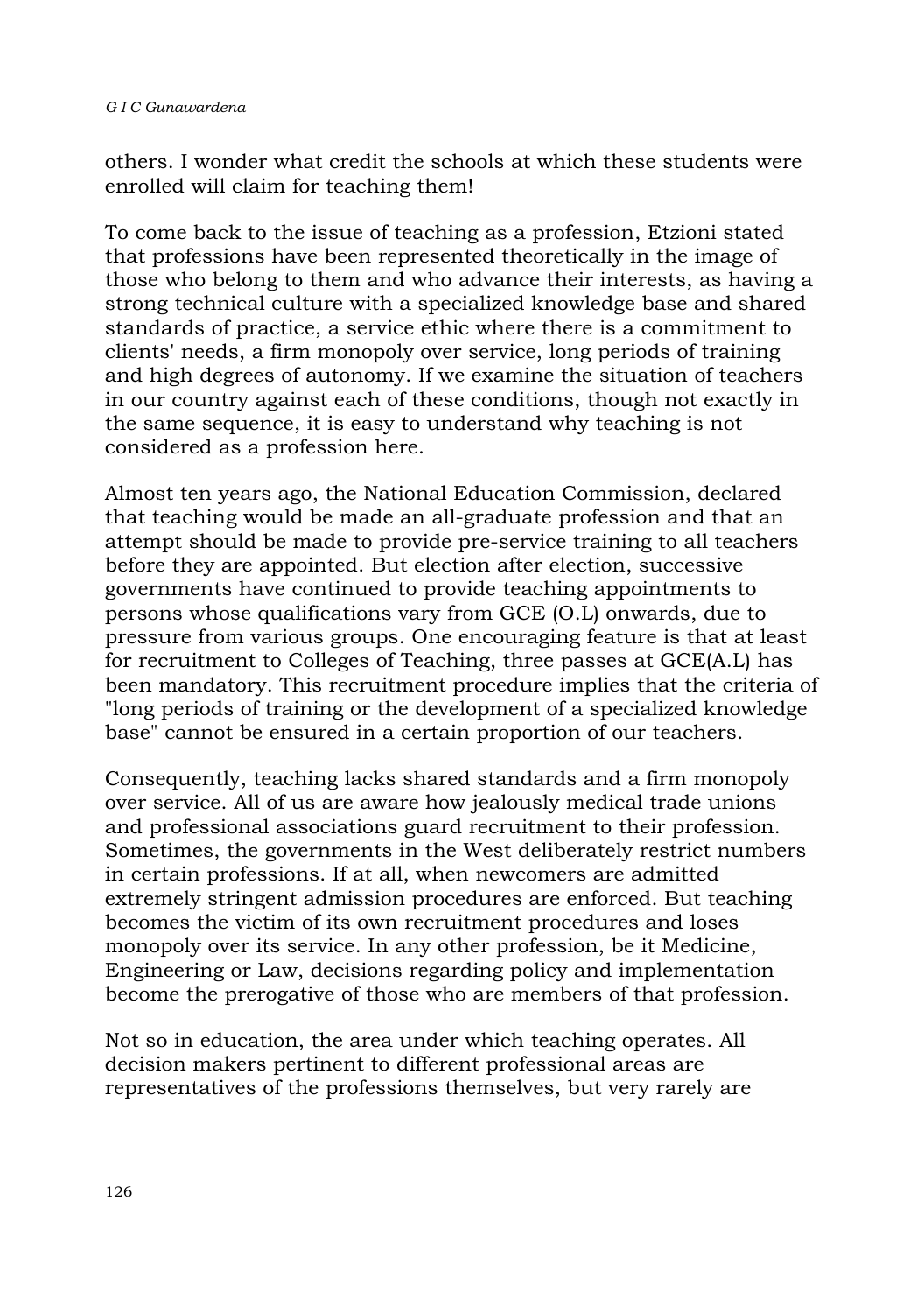teachers, teacher educators or educationists appointed to such decision-making bodies even in the area of education. Whether we possess technical expertise or specialized knowledge or not, authorities do not appear to feel that we possess such expertise.

But perhaps, the basic issue here is more than one of qualifications and the length of training. In our own school careers, we would have encountered even a few exemplary teachers, who may have lacked high qualifications but possessed a strong sense of commitment to contribute to the well-being of their pupils. It is here, that the "service ethic where there is a commitment to client's needs" becomes significant. Thus Hoyle stated that professions are those occupations whose members bring a high degree of knowledge and skill to those social functions which are most central to the well-being of society. Professionals put service to clients as more important than material gains. Some would argue that teaching is not as a vital service as medicine or law as the decisions of a doctor or a lawyer have profound consequences on clients. Yet the critical importance a teacher's decisions has on the life of a child - his outlook on life, behaviour, motivations, aspirations and achievement throughout life cannot be under-estimated by any means.

The expected role of the teacher can be defined as the set of expectations that are held for teachers by both teachers and other persons. Kelsall and Kelsall pointed out that teachers are expected to emancipate pupils from their home communities, encourage achievement among pupils, sort out and socialize "winners" and "losers" in the achievement game, inculcate societal norms in pupils, teach technical skills, instill interpersonal sensitivity and aid pupils in making decisions and train them for occupations. A tall order indeed! In our educational system, I am not certain what proportion of the teachers in service have ever thought of their performance in terms of such expectations.

Etzioni also mentioned about professions being "represented theoretically in the image of those who belong to them and who advance their interests". Most other professions have their own professional associations, in addition to trade unions, which project the image of the profession. Sadly, in the history of the teaching profession in this country, a few professional associations were established, but lacked the capacity to sustain themselves and generally are dysfunctional. This feature could easily be linked to the processes of recruitment and lack of cohesion among constituent groups. It is noteworthy that even teacher trade unions, such as Lanka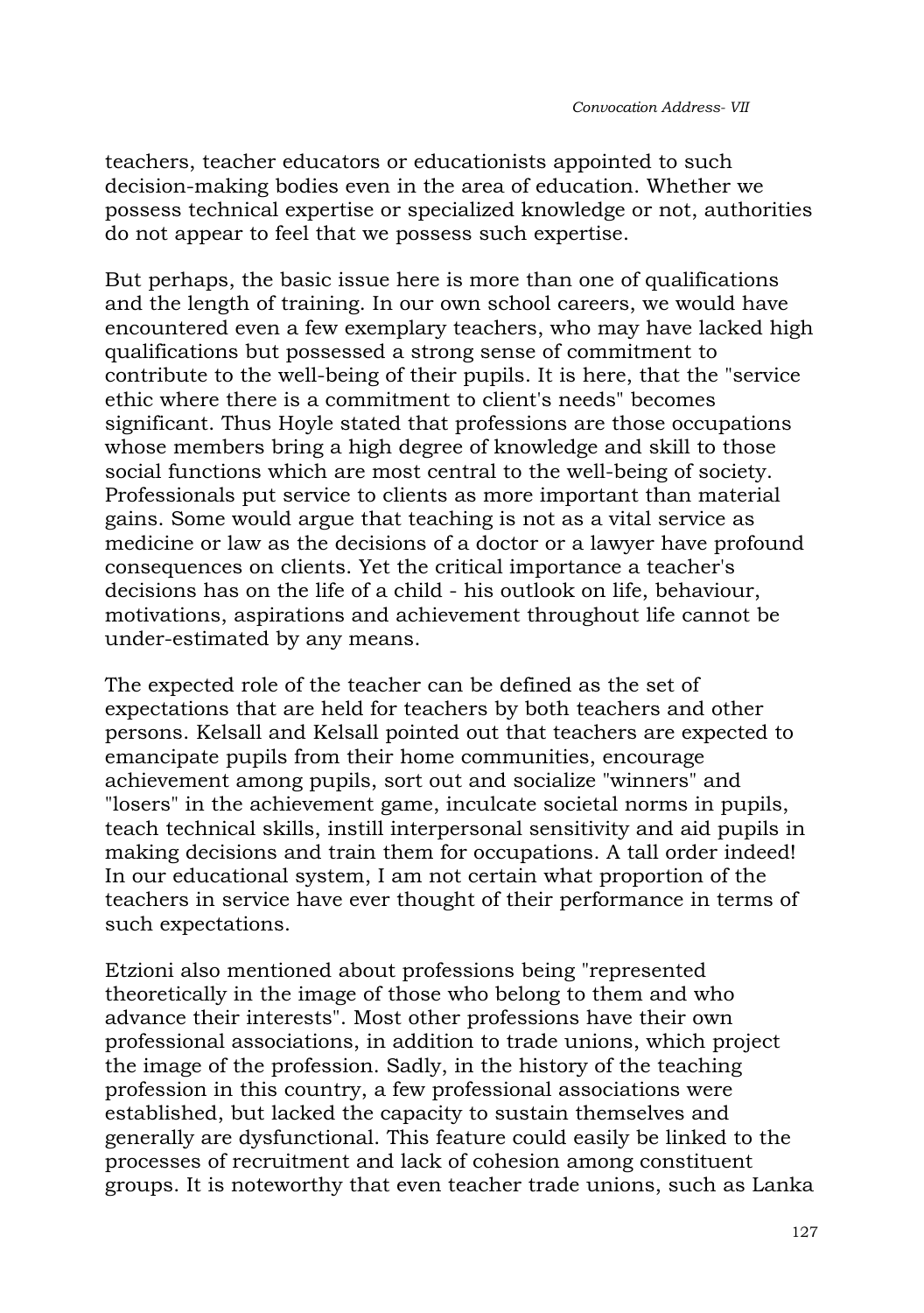Jathika Guru Sangamaya, which were quite powerful in the past, appear to have faded away.

A professional has the freedom to practice his/her profession. Teachers should have the right to participate in designing the curriculum, selecting teaching methods and contributing to the formulation of policies related to the education of their pupils. We have witnessed how the National Education Commission requests views and suggestions for reforms in education from the public on various occasions, but in the absence of a vibrant professional association, the extent to which such views are forthcoming from teachers is debatable.

Wagner in 1989 pointed out that educators (teachers) have a specific responsibility in respect to certain moral norms which are summed up in what is called a "pedagogical ethos" or a Code of Ethics. As a minimal requirement of this ethos, negatively formulated, the teacher has to refrain from doing anything that would harm or hurt the students. Positive formulations can be found in various moral codes for the teaching profession that specify the teachers' commitments to their students, to the public, and to their profession. A Code of Ethics ensures the performance of duties in accordance with certain agreed principles. In Sri Lanka, we can only say that time and again, the need for a Code of Ethics for teachers was brought up, debated, once even formulated but not approved or decided upon.

It is here that professional attitudes become important. A teacher's prime concern is the welfare of the pupils put in his/her charge. Fairness and non-discrimination on the basis of any background characteristic is an essential element in the conduct of a profession. A teacher should never use the professional relationship between himself and the pupils for any exploitative or immoral pursuits. What needs to be emphasized here is that knowledge and skills does not become a sufficient condition to perform successfully as a teacher. Professional attitudes alone will ensure that a teacher uses the skills that he/she has developed. What distinguishes a professional from a technician are the professional attitudes, the professional autonomy and the ethical dimensions embodied in teaching.

Now, when I reflect back on my own career as a teacher educator, I realize that I have tended lately to place greater stress on the inculcation of professional attitudes and values through whatever subjects that I teach to my student teachers than on the impartation of